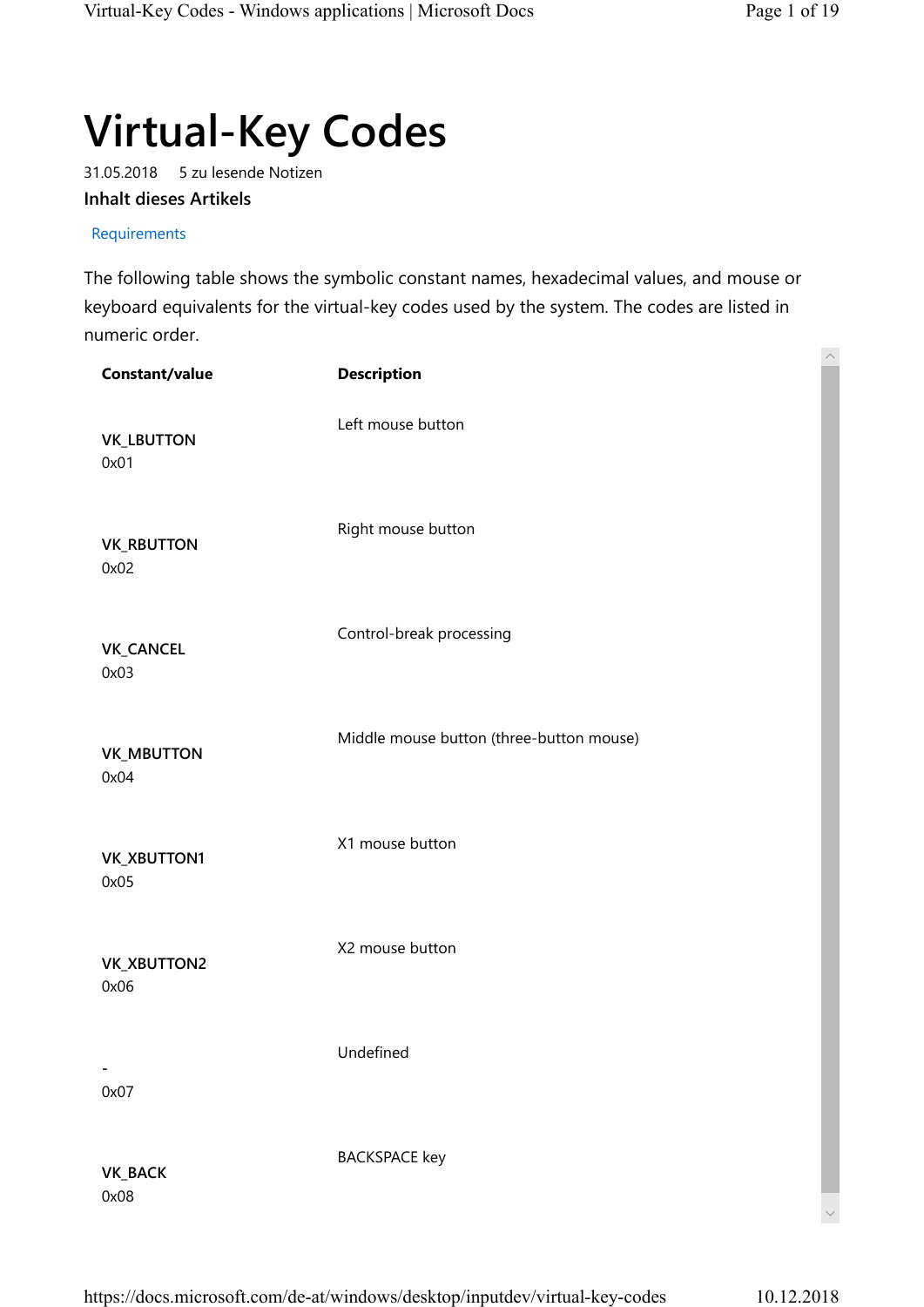| Constant/value                        | <b>Description</b> |
|---------------------------------------|--------------------|
| <b>VK_TAB</b><br>0x09                 | TAB key            |
| $\overline{\phantom{a}}$<br>$0x0A-0B$ | Reserved           |
| VK_CLEAR<br>0x0C                      | CLEAR key          |
| <b>VK_RETURN</b><br>0x0D              | <b>ENTER key</b>   |
| $\overline{\phantom{a}}$<br>$0x0E-0F$ | Undefined          |
| <b>VK_SHIFT</b><br>0x10               | SHIFT key          |
| <b>VK_CONTROL</b><br>0x11             | CTRL key           |
| VK_MENU<br>0x12                       | ALT key            |
| <b>VK_PAUSE</b><br>0x13               | PAUSE key          |
| <b>VK_CAPITAL</b><br>0x14             | CAPS LOCK key      |
|                                       | IME Kana mode      |

https://docs.microsoft.com/de-at/windows/desktop/inputdev/virtual-key-codes 10.12.2018

 $\checkmark$ 

 $\widehat{\phantom{1}}$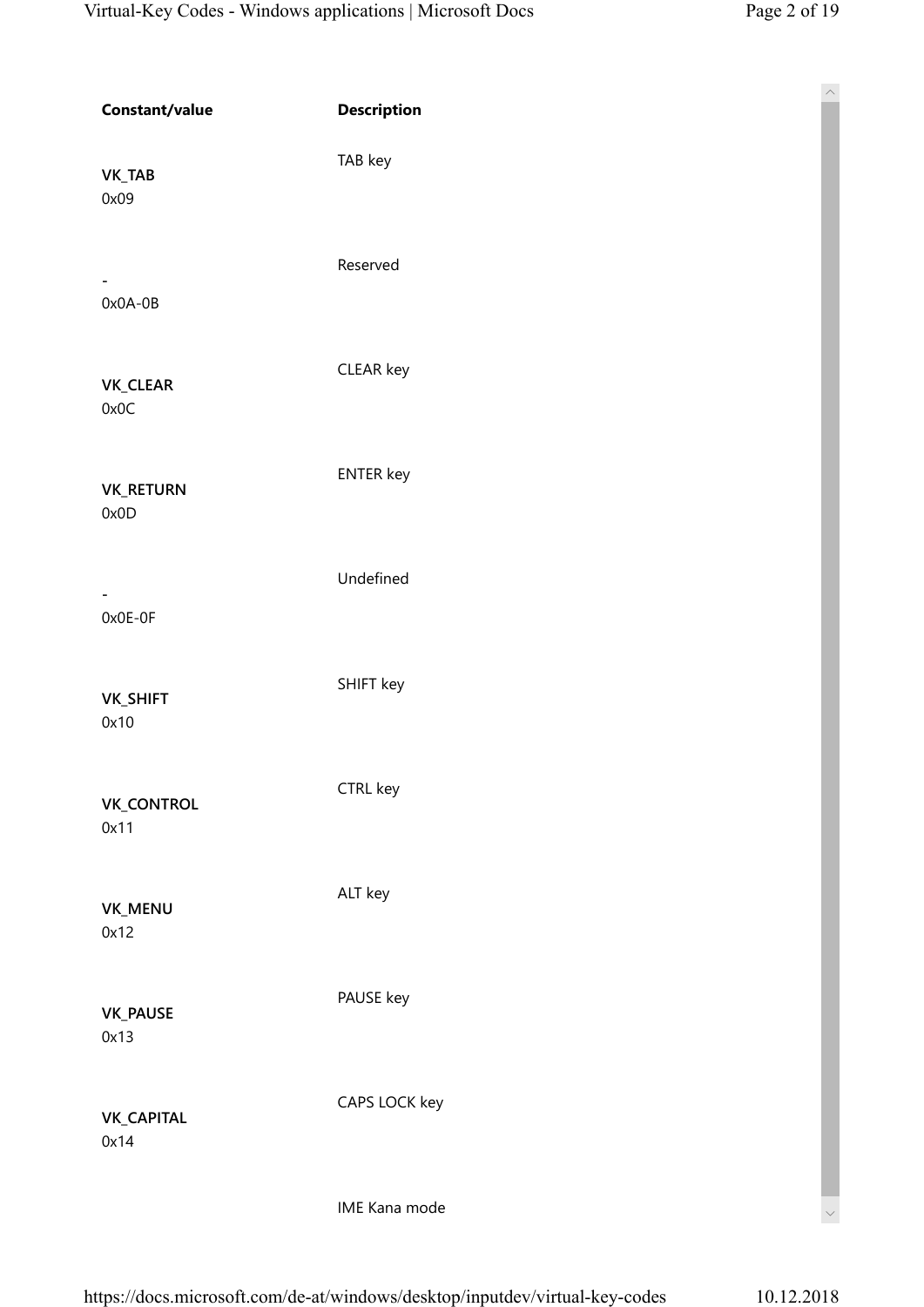| Constant/value            | <b>Description</b>                                             |
|---------------------------|----------------------------------------------------------------|
| <b>VK_KANA</b><br>0x15    |                                                                |
| <b>VK_HANGUEL</b><br>0x15 | IME Hanguel mode (maintained for compatibility; use VK_HANGUL) |
| <b>VK_HANGUL</b><br>0x15  | IME Hangul mode                                                |
| $\blacksquare$<br>0x16    | Undefined                                                      |
| VK_JUNJA<br>0x17          | IME Junja mode                                                 |
| <b>VK_FINAL</b><br>0x18   | IME final mode                                                 |
| <b>VK_HANJA</b><br>0x19   | IME Hanja mode                                                 |
| <b>VK_KANJI</b><br>0x19   | IME Kanji mode                                                 |
| 0x1A                      | Undefined                                                      |
| VK_ESCAPE<br>0x1B         | ESC key                                                        |
| <b>VK_CONVERT</b>         | IME convert                                                    |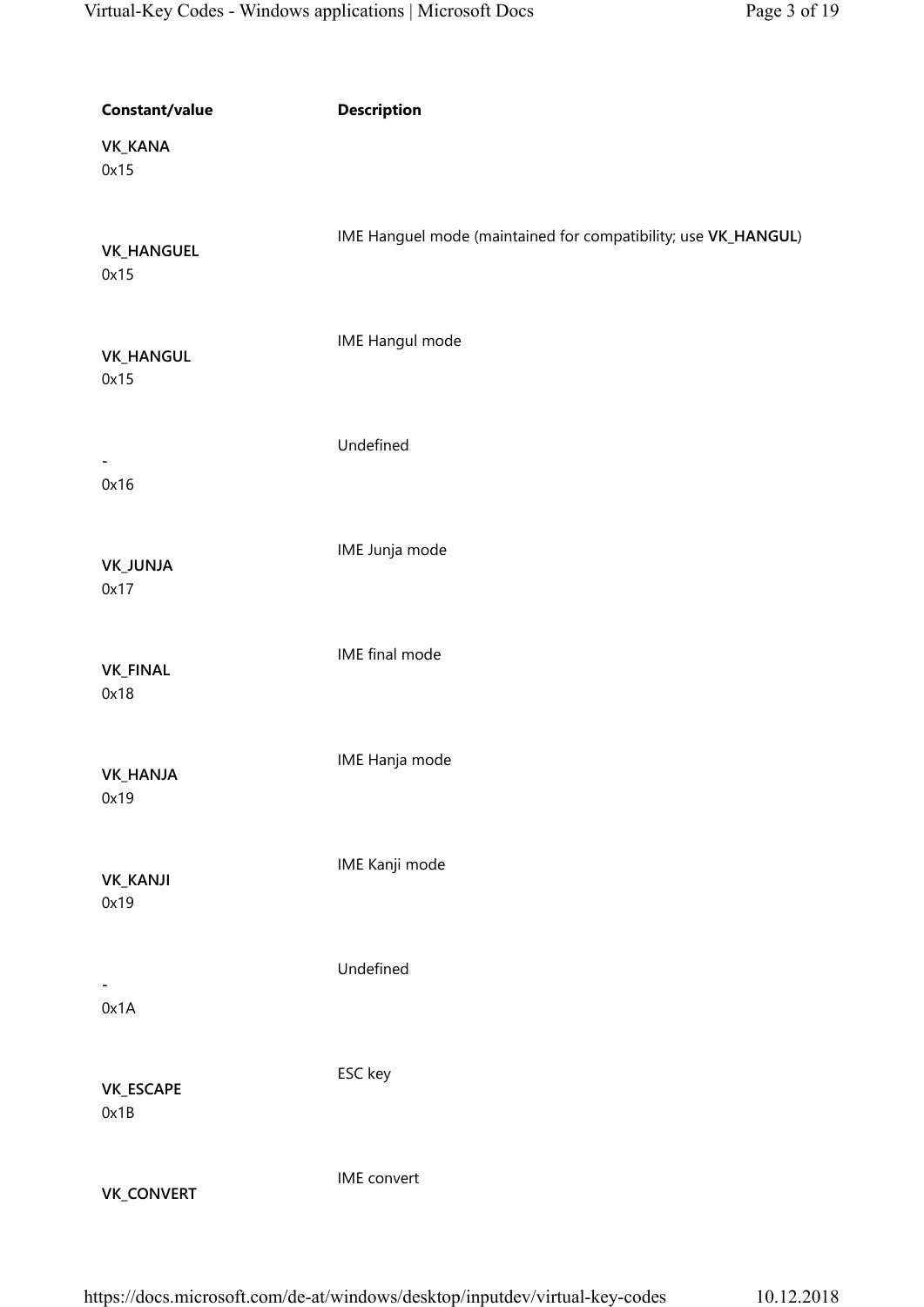| Constant/value<br>0x1C       | <b>Description</b>      | $\land$ |
|------------------------------|-------------------------|---------|
| <b>VK_NONCONVERT</b><br>0x1D | IME nonconvert          |         |
| <b>VK_ACCEPT</b><br>0x1E     | IME accept              |         |
| VK_MODECHANGE<br>0x1F        | IME mode change request |         |
| VK_SPACE<br>0x20             | SPACEBAR                |         |
| <b>VK_PRIOR</b><br>0x21      | PAGE UP key             |         |
| VK_NEXT<br>0x22              | PAGE DOWN key           |         |
| VK_END<br>0x23               | END key                 |         |
| VK_HOME<br>0x24              | HOME key                |         |
| VK_LEFT<br>0x25              | <b>LEFT ARROW key</b>   |         |
| VK_UP<br>0x26                | UP ARROW key            |         |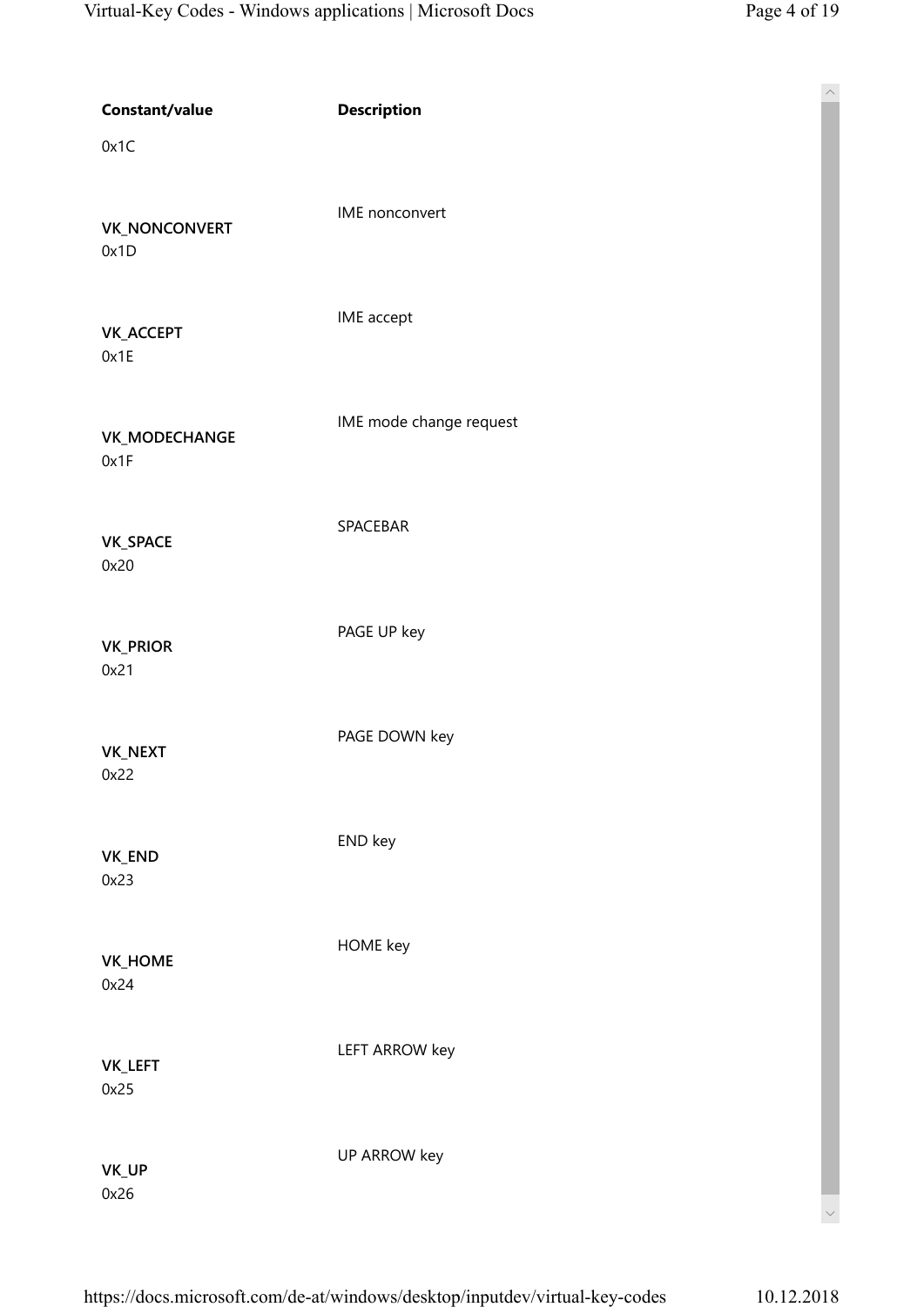$\lambda$ 

| Constant/value             | <b>Description</b> |
|----------------------------|--------------------|
| <b>VK_RIGHT</b><br>0x27    | RIGHT ARROW key    |
| VK_DOWN<br>0x28            | DOWN ARROW key     |
| <b>VK_SELECT</b><br>0x29   | SELECT key         |
| <b>VK_PRINT</b><br>0x2A    | PRINT key          |
| VK_EXECUTE<br>0x2B         | <b>EXECUTE</b> key |
| <b>VK_SNAPSHOT</b><br>0x2C | PRINT SCREEN key   |
| <b>VK_INSERT</b><br>0x2D   | INS key            |
| <b>VK_DELETE</b><br>0x2E   | DEL key            |
| VK_HELP<br>0x2F            | HELP key           |
| 0x30                       | 0 key              |
| 0x31                       | 1 key              |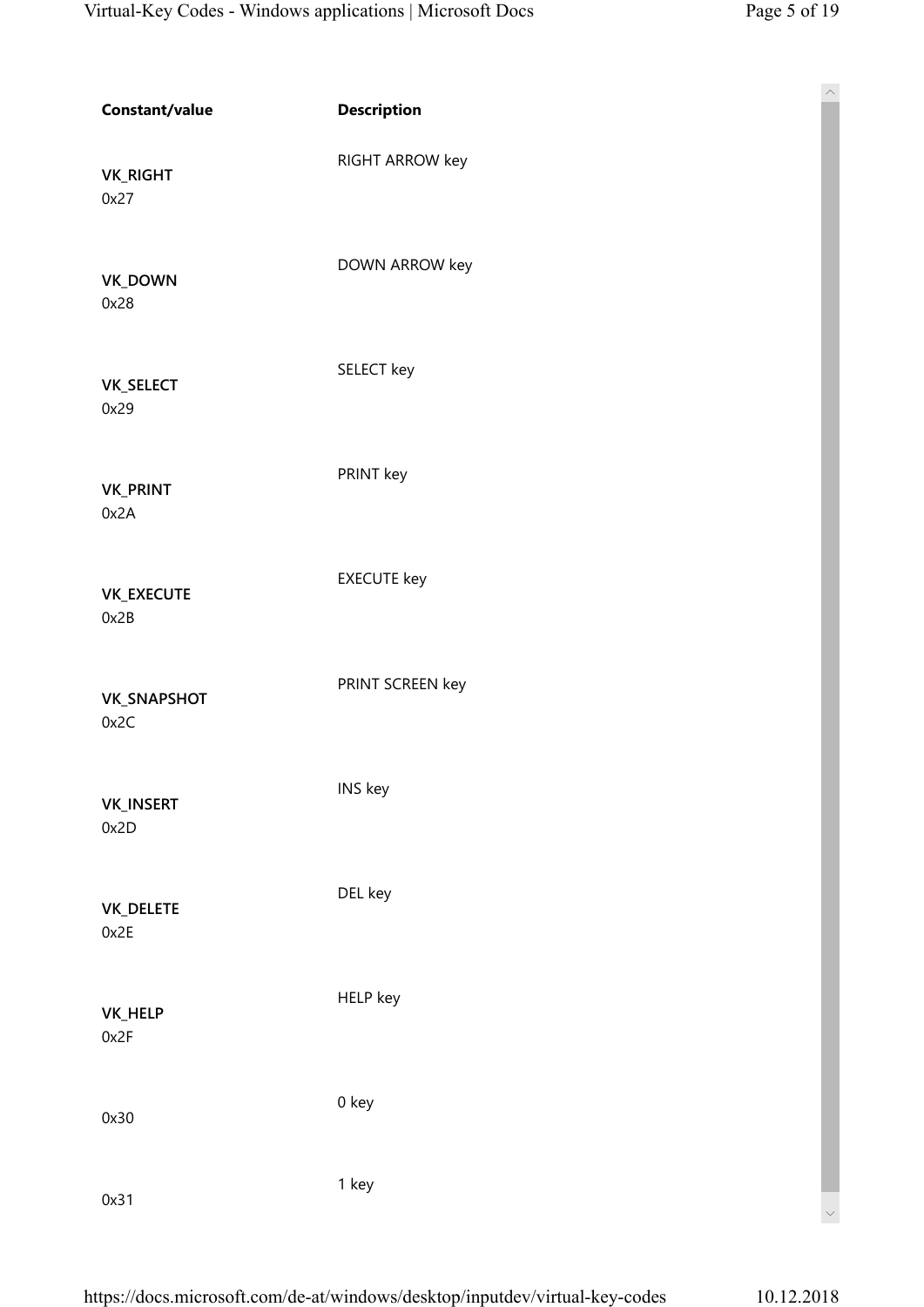| Constant/value            | <b>Description</b> | $\overline{\phantom{a}}$ |
|---------------------------|--------------------|--------------------------|
| 0x32                      | 2 key              |                          |
| 0x33                      | 3 key              |                          |
| 0x34                      | 4 key              |                          |
| 0x35                      | 5 key              |                          |
| 0x36                      | 6 key              |                          |
| 0x37                      | 7 key              |                          |
| 0x38                      | 8 key              |                          |
| 0x39                      | 9 key              |                          |
| $\blacksquare$<br>0x3A-40 | Undefined          |                          |
| 0x41                      | A key              |                          |
| 0x42                      | <b>B</b> key       |                          |
| 0x43                      | $C$ key            |                          |
| 0x44                      | D key              |                          |
|                           |                    | $\smallsetminus$         |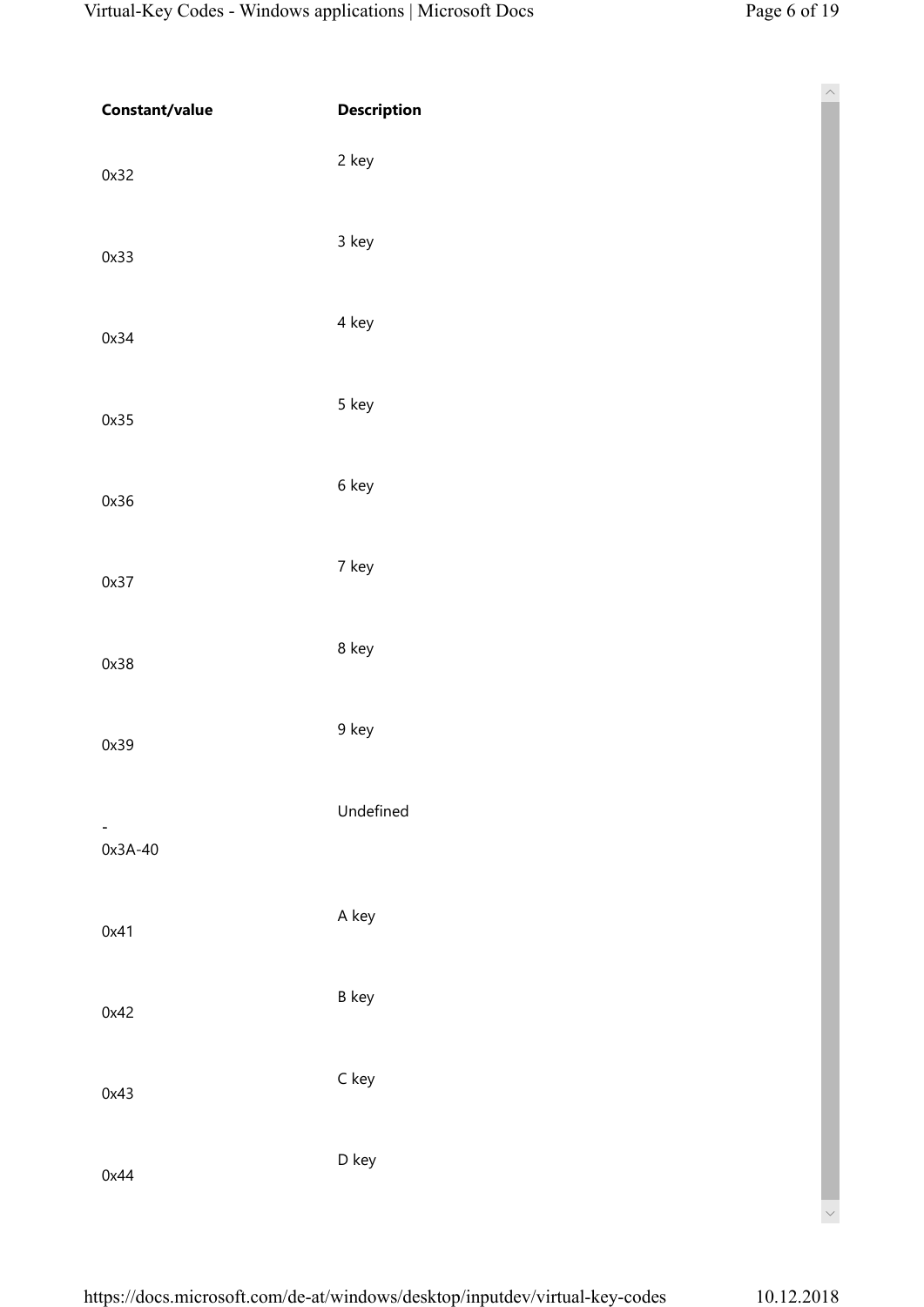$\wedge$ 

| Constant/value | <b>Description</b> |
|----------------|--------------------|
| 0x45           | E key              |
| 0x46           | F key              |
| 0x47           | G key              |
| 0x48           | H key              |
| 0x49           | I key              |
| 0x4A           | J key              |
| 0x4B           | K key              |
| 0x4C           | L key              |
| 0x4D           | M key              |
| 0x4E           | N key              |
| 0x4F           | O key              |
| 0x50           | P key              |
| 0x51           | Q key              |
| 0x52           | R key              |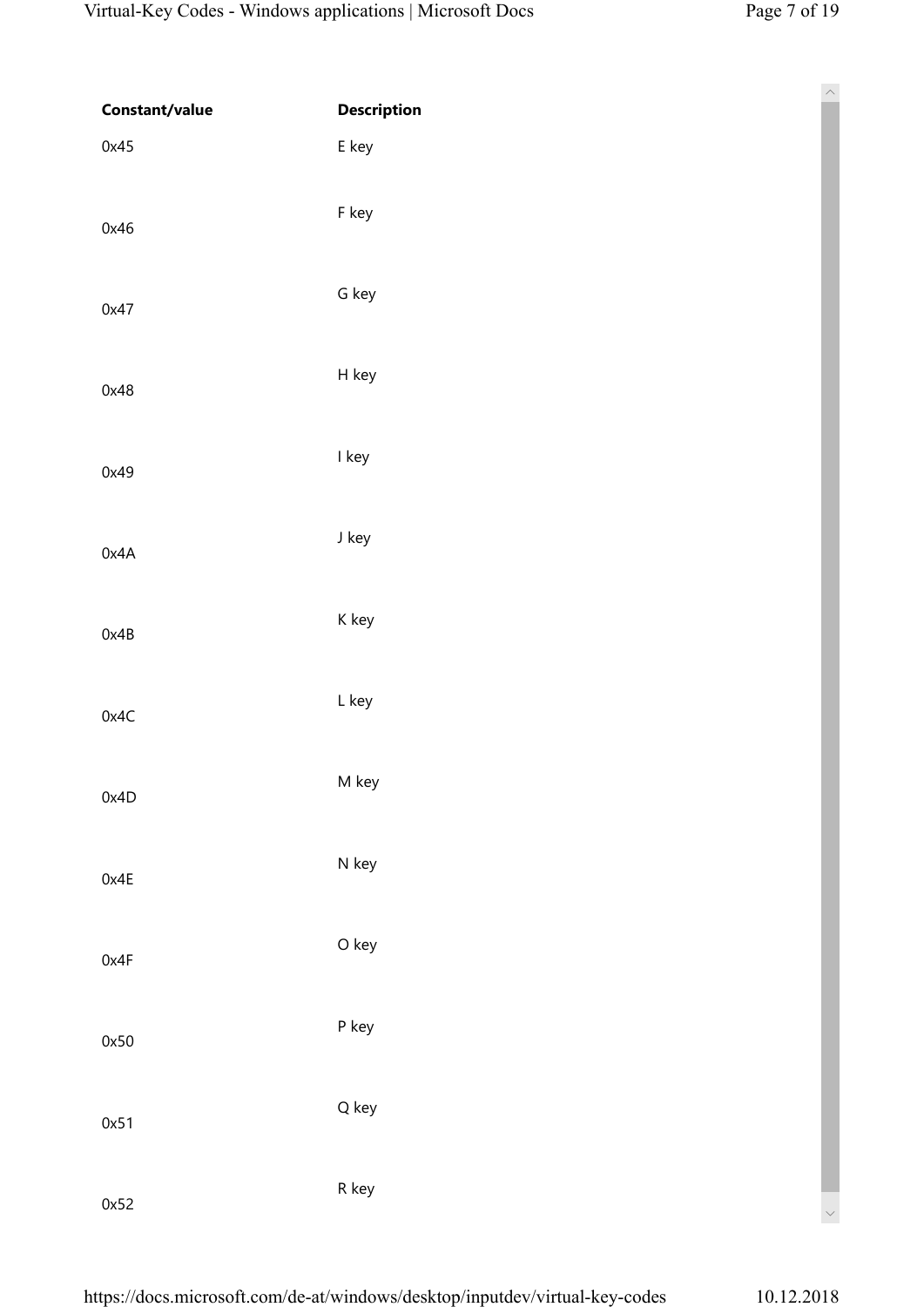| Constant/value         | <b>Description</b>                   |
|------------------------|--------------------------------------|
| 0x53                   | S key                                |
| 0x54                   | T key                                |
| 0x55                   | U key                                |
| 0x56                   | V key                                |
| 0x57                   | W key                                |
| 0x58                   | X key                                |
| 0x59                   | Y key                                |
| 0x5A                   | Z key                                |
| VK_LWIN<br>0x5B        | Left Windows key (Natural keyboard)  |
| <b>VK_RWIN</b><br>0x5C | Right Windows key (Natural keyboard) |
| VK_APPS<br>0x5D        | Applications key (Natural keyboard)  |
| 0x5E                   | Reserved                             |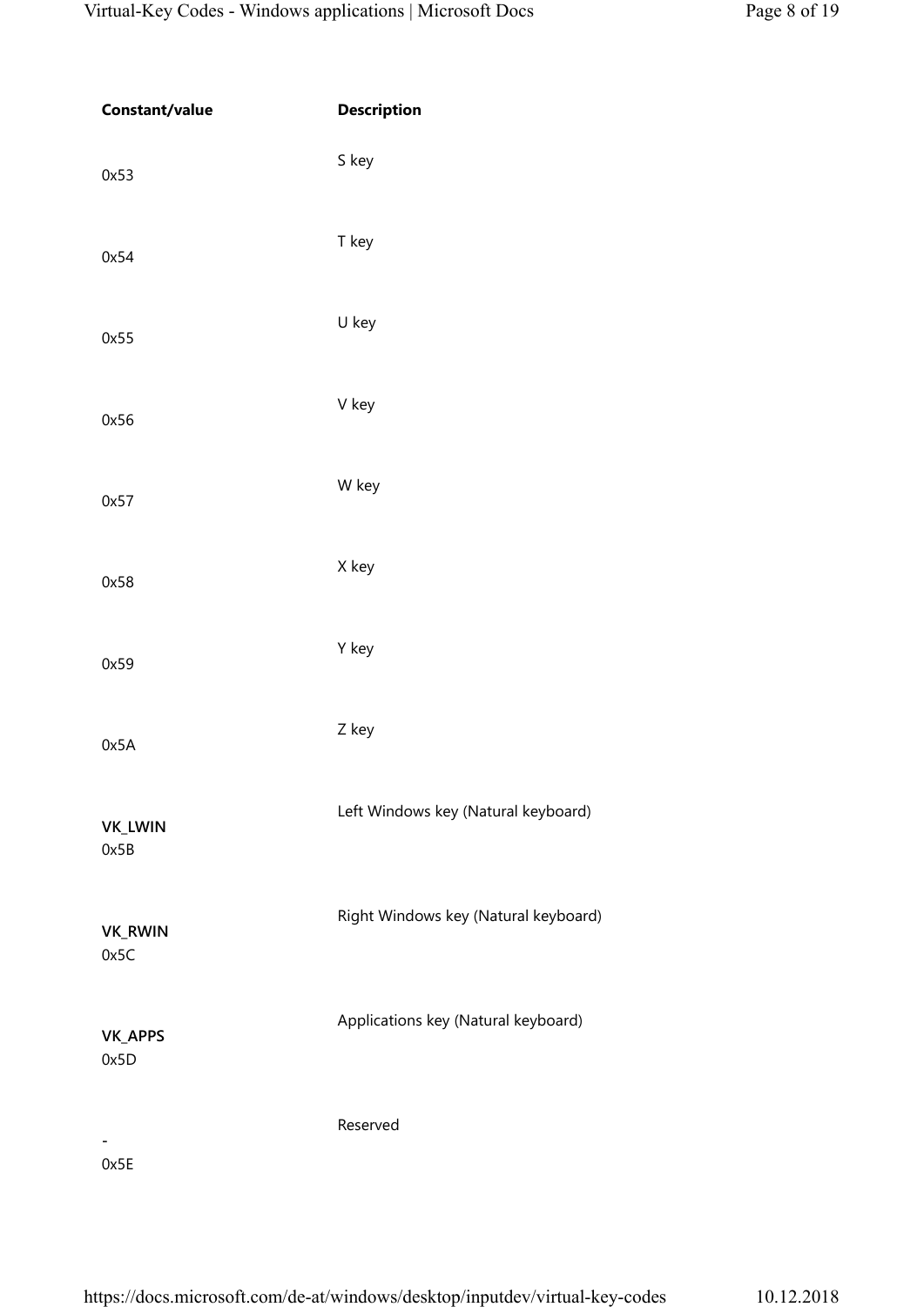| Constant/value     | <b>Description</b>   |
|--------------------|----------------------|
| VK_SLEEP<br>0x5F   | Computer Sleep key   |
| VK_NUMPAD0<br>0x60 | Numeric keypad 0 key |
| VK_NUMPAD1<br>0x61 | Numeric keypad 1 key |
| VK_NUMPAD2<br>0x62 | Numeric keypad 2 key |
| VK_NUMPAD3<br>0x63 | Numeric keypad 3 key |
| VK_NUMPAD4<br>0x64 | Numeric keypad 4 key |
| VK_NUMPAD5<br>0x65 | Numeric keypad 5 key |
| VK_NUMPAD6<br>0x66 | Numeric keypad 6 key |
| VK_NUMPAD7<br>0x67 | Numeric keypad 7 key |
| VK_NUMPAD8<br>0x68 | Numeric keypad 8 key |
| VK_NUMPAD9         | Numeric keypad 9 key |

https://docs.microsoft.com/de-at/windows/desktop/inputdev/virtual-key-codes 10.12.2018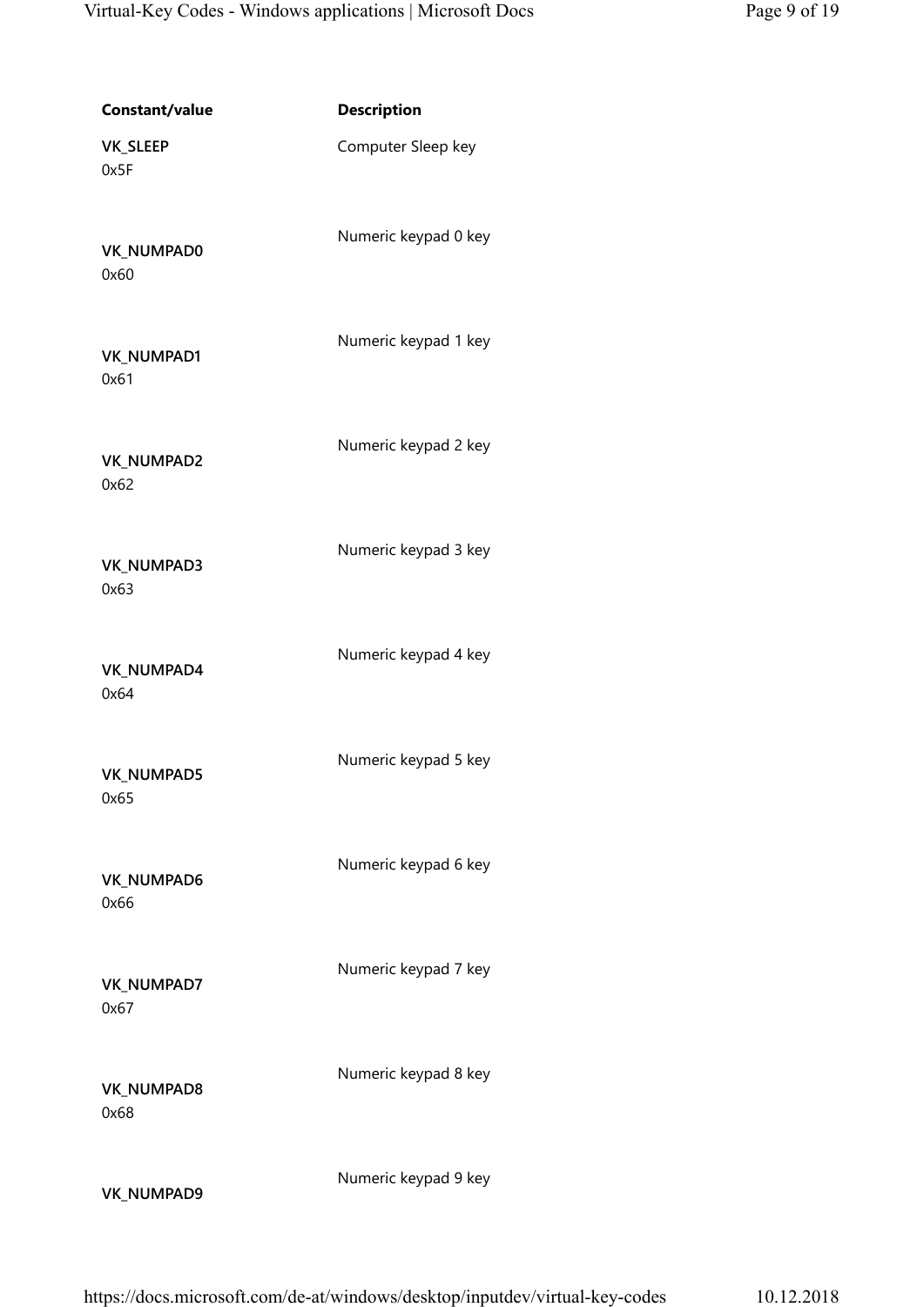$\wedge$ 

| Constant/value              | <b>Description</b> |
|-----------------------------|--------------------|
| 0x69                        |                    |
| <b>VK_MULTIPLY</b><br>0x6A  | Multiply key       |
| VK_ADD<br>0x6B              | Add key            |
| <b>VK_SEPARATOR</b><br>0x6C | Separator key      |
| <b>VK_SUBTRACT</b><br>0x6D  | Subtract key       |
| <b>VK_DECIMAL</b><br>0x6E   | Decimal key        |
| <b>VK_DIVIDE</b><br>0x6F    | Divide key         |
| $VK_F1$<br>0x70             | F1 key             |
| $VK_F2$<br>0x71             | F <sub>2</sub> key |
| $VK_F3$<br>0x72             | F3 key             |
| $VK_F4$<br>0x73             | F4 key             |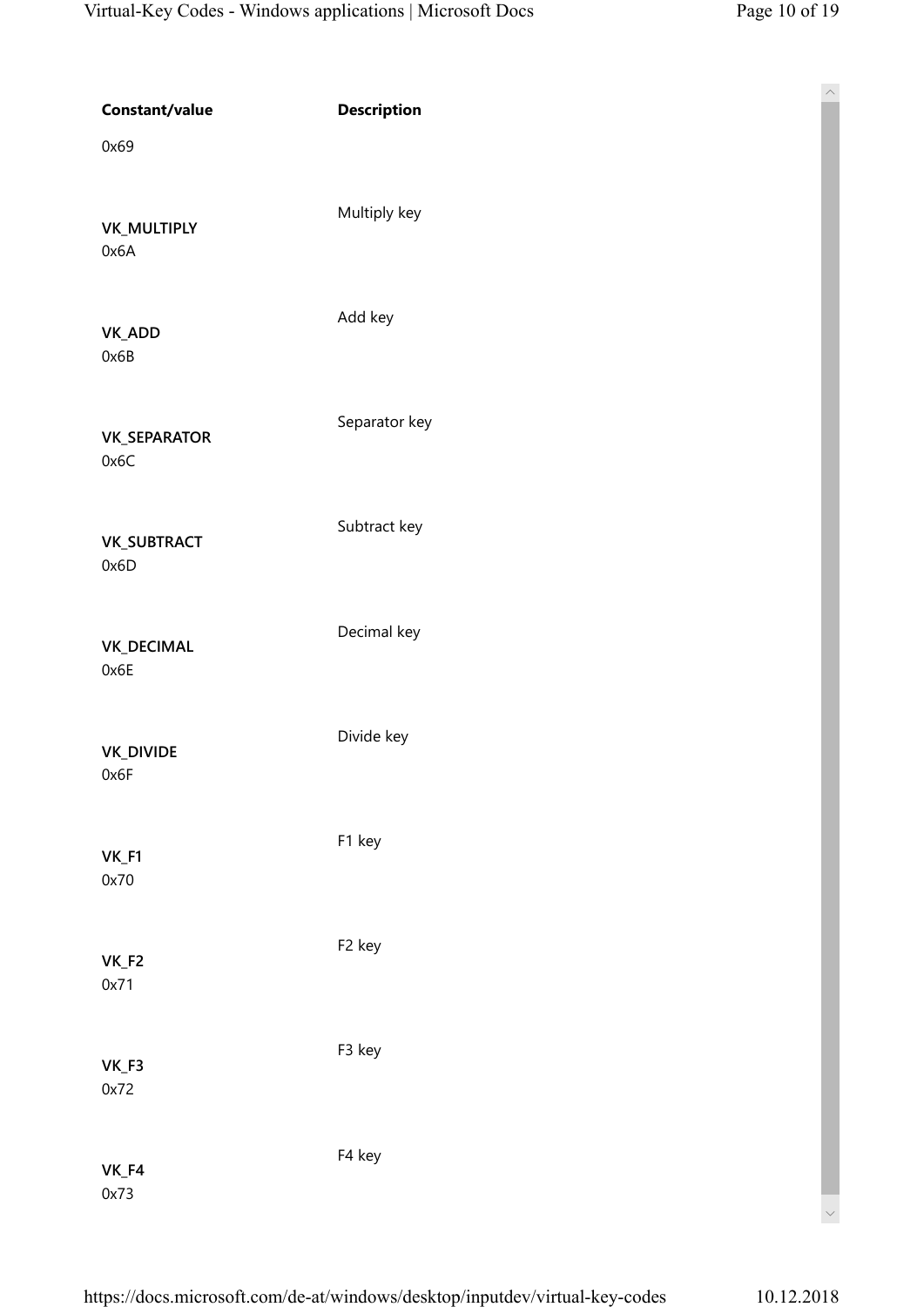$\lambda$ 

| Constant/value        | <b>Description</b> |
|-----------------------|--------------------|
| VK_F5<br>0x74         | F5 key             |
| $VK_F6$<br>0x75       | F6 key             |
| VK_F7<br>0x76         | F7 key             |
| $VK_F8$<br>0x77       | F8 key             |
| VK_F9<br>0x78         | F9 key             |
| $VK_F10$<br>0x79      | F10 key            |
| $VK_F11$<br>0x7A      | F11 key            |
| <b>VK_F12</b><br>0x7B | F12 key            |
| $VK_F13$<br>0x7C      | F13 key            |
| <b>VK_F14</b><br>0x7D | F14 key            |
|                       | F15 key            |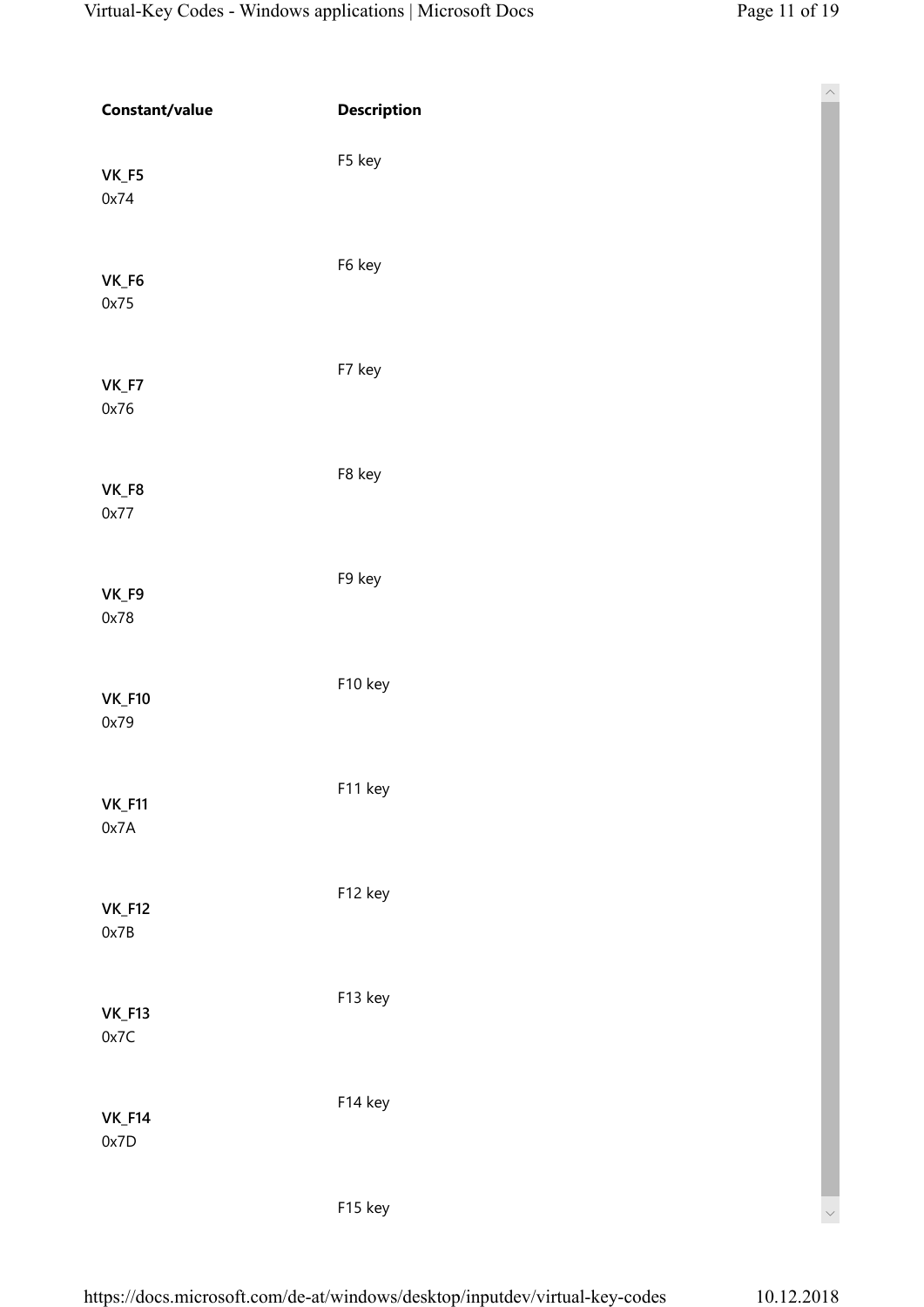| Constant/value        | <b>Description</b> |
|-----------------------|--------------------|
| <b>VK_F15</b><br>0x7E |                    |
| <b>VK_F16</b><br>0x7F | F16 key            |
| <b>VK_F17</b><br>0x80 | F17 key            |
| <b>VK_F18</b><br>0x81 | F18 key            |
| <b>VK_F19</b><br>0x82 | F19 key            |
| <b>VK_F20</b><br>0x83 | F20 key            |
| <b>VK_F21</b><br>0x84 | F21 key            |
| <b>VK_F22</b><br>0x85 | F22 key            |
| <b>VK_F23</b><br>0x86 | F23 key            |
| <b>VK_F24</b><br>0x87 | F24 key            |
|                       | Unassigned         |

-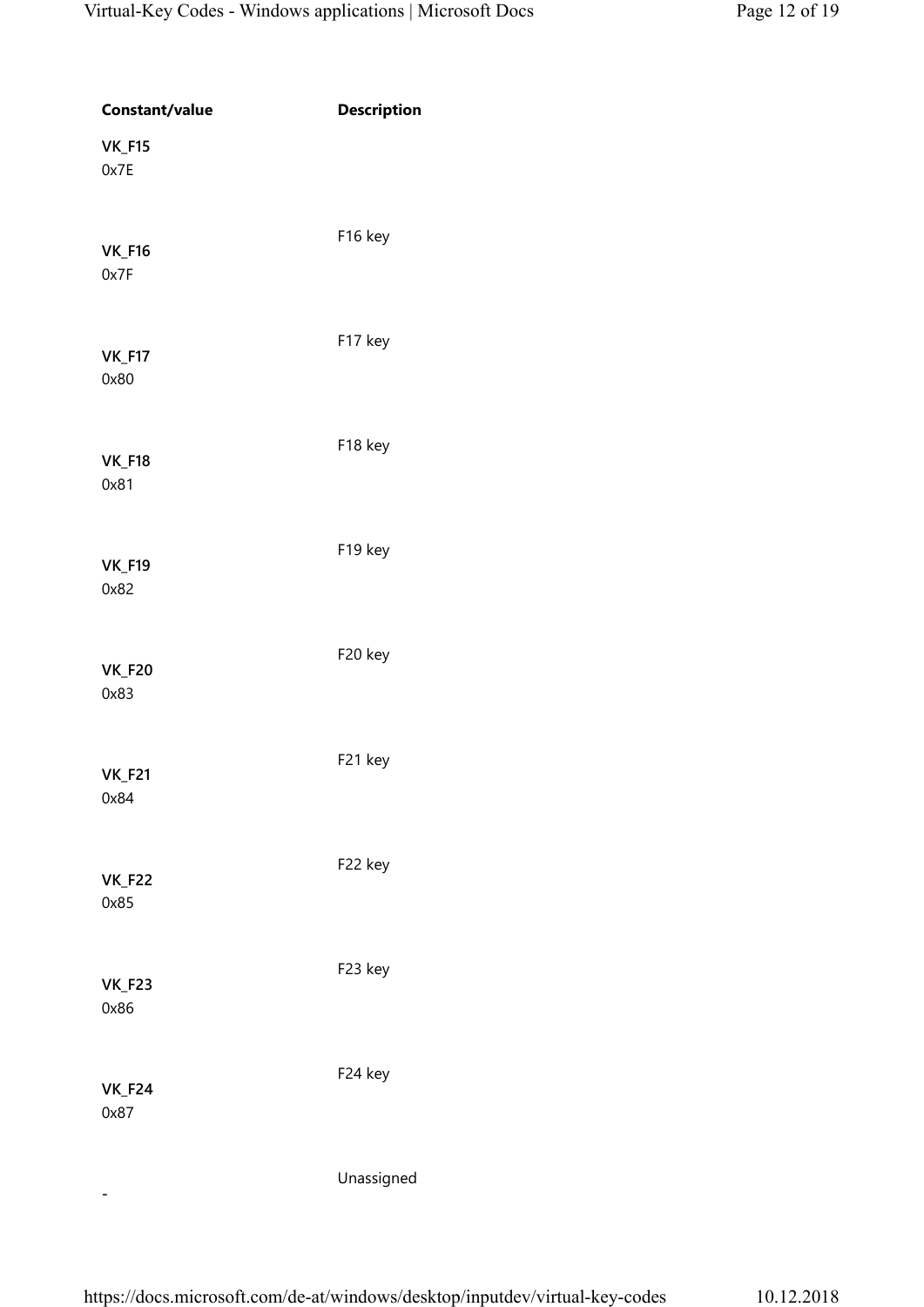| Constant/value<br>0x88-8F  | <b>Description</b>     | $\widehat{\phantom{a}}$ |
|----------------------------|------------------------|-------------------------|
| <b>VK_NUMLOCK</b><br>0x90  | NUM LOCK key           |                         |
| <b>VK_SCROLL</b><br>0x91   | <b>SCROLL LOCK key</b> |                         |
| 0x92-96                    | OEM specific           |                         |
| 0x97-9F                    | Unassigned             |                         |
| <b>VK_LSHIFT</b><br>0xA0   | Left SHIFT key         |                         |
| <b>VK_RSHIFT</b><br>0xA1   | Right SHIFT key        |                         |
| <b>VK_LCONTROL</b><br>0xA2 | Left CONTROL key       |                         |
| <b>VK_RCONTROL</b><br>0xA3 | Right CONTROL key      |                         |
| VK_LMENU<br>0xA4           | Left MENU key          |                         |
| <b>VK_RMENU</b><br>0xA5    | Right MENU key         | $\checkmark$            |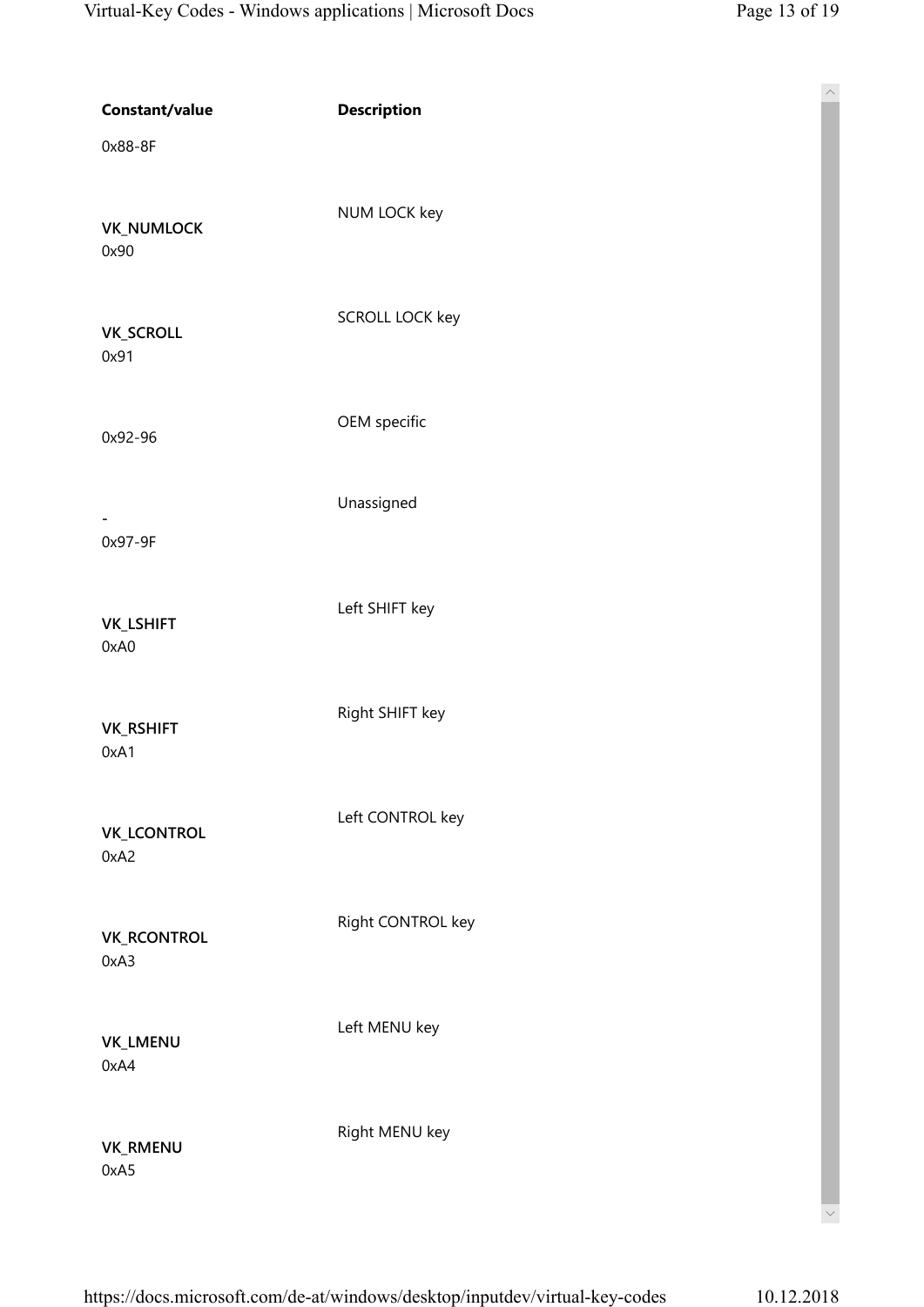| Constant/value                      | <b>Description</b>         |  |
|-------------------------------------|----------------------------|--|
| VK_BROWSER_BACK<br>0xA6             | Browser Back key           |  |
| VK_BROWSER_FORWARD<br>0xA7          | Browser Forward key        |  |
| VK_BROWSER_REFRESH<br>0xA8          | Browser Refresh key        |  |
| VK_BROWSER_STOP<br>0xA9             | Browser Stop key           |  |
| VK_BROWSER_SEARCH<br>0xAA           | Browser Search key         |  |
| <b>VK_BROWSER_FAVORITES</b><br>0xAB | Browser Favorites key      |  |
| VK_BROWSER_HOME<br>0xAC             | Browser Start and Home key |  |
| VK_VOLUME_MUTE<br>0xAD              | Volume Mute key            |  |
| VK_VOLUME_DOWN<br>0xAE              | Volume Down key            |  |
| VK_VOLUME_UP<br>0xAF                | Volume Up key              |  |
| VK_MEDIA_NEXT_TRACK                 | Next Track key             |  |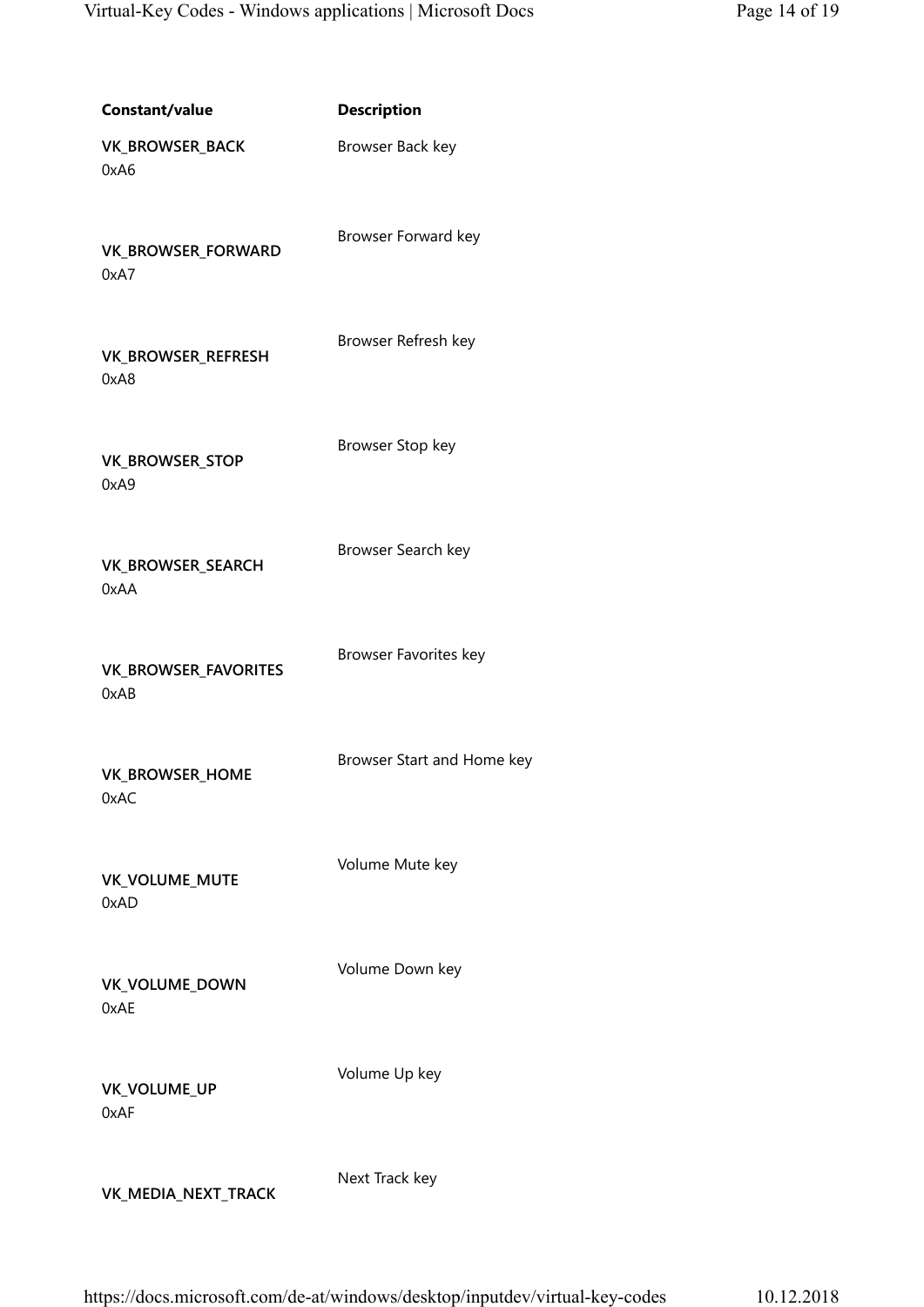$\wedge$ 

| Constant/value                 | <b>Description</b>                                                                                        |
|--------------------------------|-----------------------------------------------------------------------------------------------------------|
| 0xB0                           |                                                                                                           |
| VK_MEDIA_PREV_TRACK<br>0xB1    | Previous Track key                                                                                        |
| VK_MEDIA_STOP<br>0xB2          | Stop Media key                                                                                            |
| VK_MEDIA_PLAY_PAUSE<br>0xB3    | Play/Pause Media key                                                                                      |
| VK_LAUNCH_MAIL<br>0xB4         | Start Mail key                                                                                            |
| VK_LAUNCH_MEDIA_SELECT<br>0xB5 | Select Media key                                                                                          |
| VK_LAUNCH_APP1<br>0xB6         | Start Application 1 key                                                                                   |
| VK_LAUNCH_APP2<br>0xB7         | Start Application 2 key                                                                                   |
| $0xB8-B9$                      | Reserved                                                                                                  |
| VK_OEM_1<br>0xBA               | Used for miscellaneous characters; it can vary by keyboard.<br>For the US standard keyboard, the ';:' key |
| VK_OEM_PLUS<br>0xBB            | For any country/region, the '+' key                                                                       |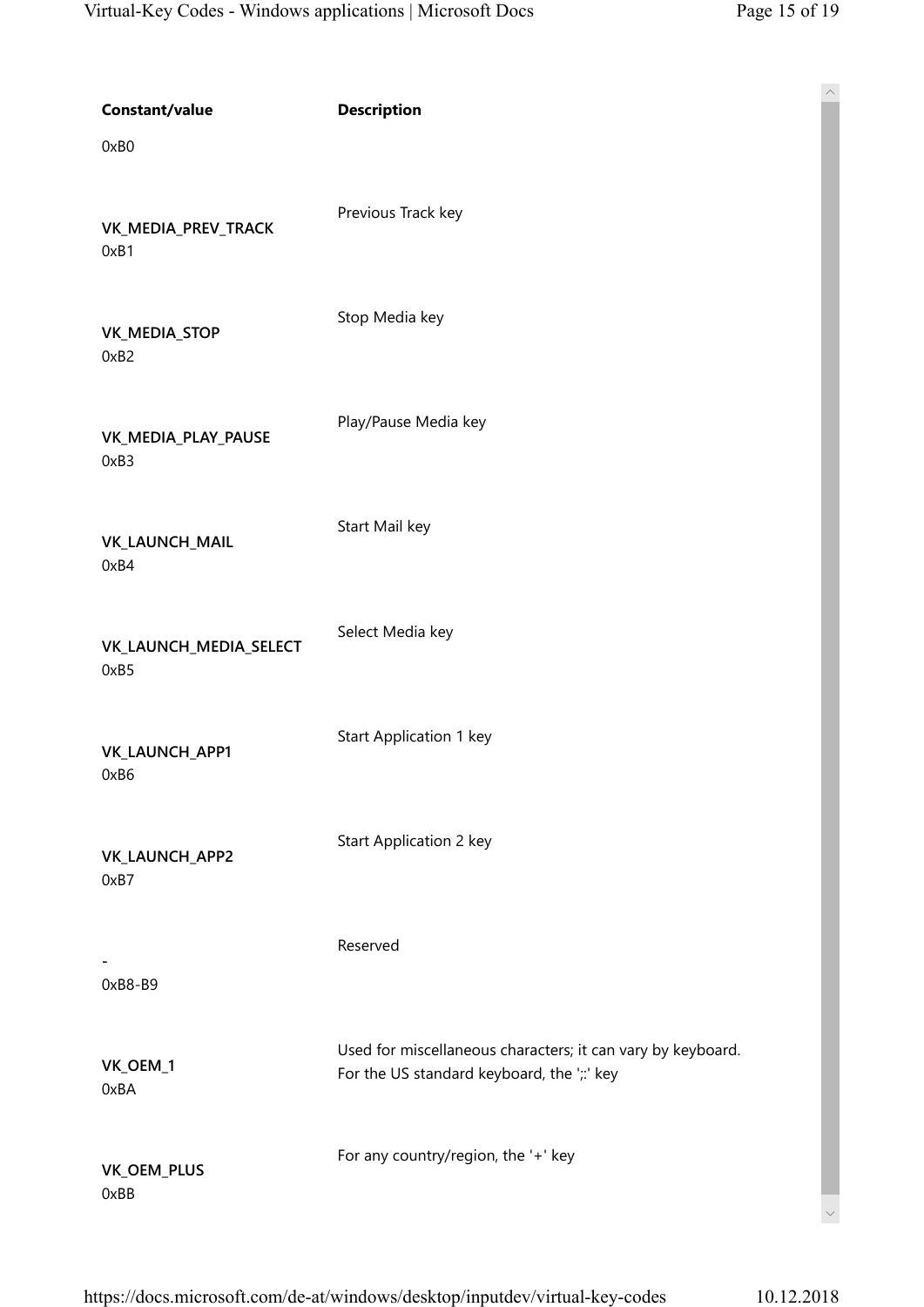| Constant/value        | <b>Description</b>                                                                                        |  |
|-----------------------|-----------------------------------------------------------------------------------------------------------|--|
| VK_OEM_COMMA<br>0xBC  | For any country/region, the ',' key                                                                       |  |
| VK_OEM_MINUS<br>0xBD  | For any country/region, the '-' key                                                                       |  |
| VK_OEM_PERIOD<br>0xBE | For any country/region, the '.' key                                                                       |  |
| VK_OEM_2<br>0xBF      | Used for miscellaneous characters; it can vary by keyboard.<br>For the US standard keyboard, the '/?' key |  |
| VK_OEM_3<br>0xC0      | Used for miscellaneous characters; it can vary by keyboard.<br>For the US standard keyboard, the "~' key  |  |
| $0xC1-D7$             | Reserved                                                                                                  |  |
| 0xD8-DA               | Unassigned                                                                                                |  |
| VK_OEM_4<br>0xDB      | Used for miscellaneous characters; it can vary by keyboard.<br>For the US standard keyboard, the '[{' key |  |
| VK_OEM_5<br>0xDC      | Used for miscellaneous characters; it can vary by keyboard.<br>For the US standard keyboard, the '\ ' key |  |
| VK_OEM_6<br>0xDD      | Used for miscellaneous characters; it can vary by keyboard.<br>For the US standard keyboard, the ']}' key |  |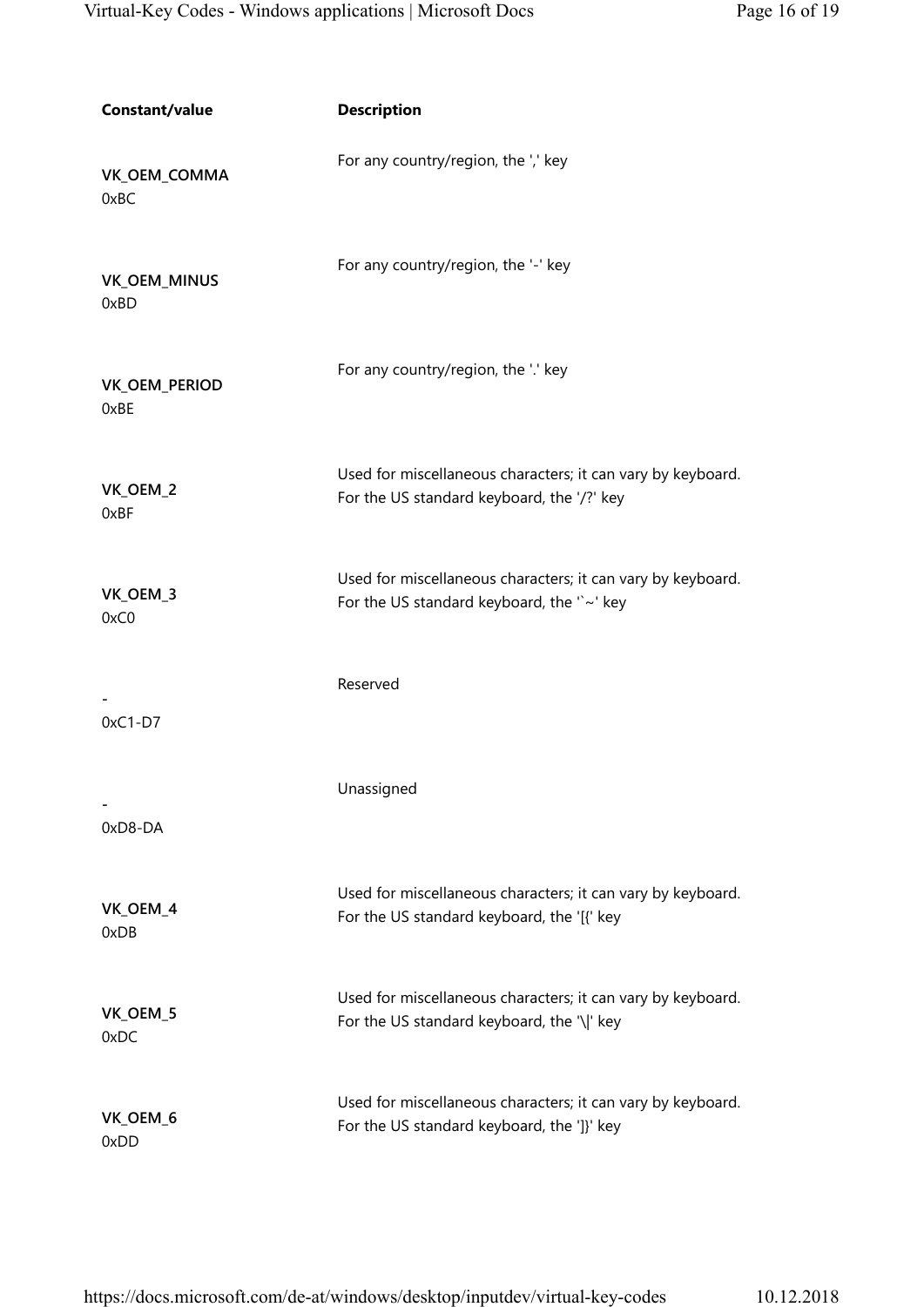| Constant/value               | $\curvearrowright$<br><b>Description</b>                                                                                                                                                                                                                                |
|------------------------------|-------------------------------------------------------------------------------------------------------------------------------------------------------------------------------------------------------------------------------------------------------------------------|
| VK_OEM_7<br>0xDE             | Used for miscellaneous characters; it can vary by keyboard.<br>For the US standard keyboard, the 'single-quote/double-quote' key                                                                                                                                        |
| VK_OEM_8<br>0xDF             | Used for miscellaneous characters; it can vary by keyboard.                                                                                                                                                                                                             |
| 0xE0                         | Reserved                                                                                                                                                                                                                                                                |
| 0xE1                         | OEM specific                                                                                                                                                                                                                                                            |
| <b>VK_OEM_102</b><br>0xE2    | Either the angle bracket key or the backslash key on the RT 102-key<br>keyboard                                                                                                                                                                                         |
| 0xE3-E4                      | OEM specific                                                                                                                                                                                                                                                            |
| <b>VK_PROCESSKEY</b><br>0xE5 | IME PROCESS key                                                                                                                                                                                                                                                         |
| 0xE6                         | OEM specific                                                                                                                                                                                                                                                            |
| <b>VK_PACKET</b><br>0xE7     | Used to pass Unicode characters as if they were keystrokes. The<br>VK_PACKET key is the low word of a 32-bit Virtual Key value used<br>for non-keyboard input methods. For more information, see<br>Remark in KEYBDINPUT, SendInput, WM_KEYDOWN, and<br><b>WM_KEYUP</b> |
| 0xE8                         | Unassigned                                                                                                                                                                                                                                                              |
| 0xE9-F5                      | OEM specific                                                                                                                                                                                                                                                            |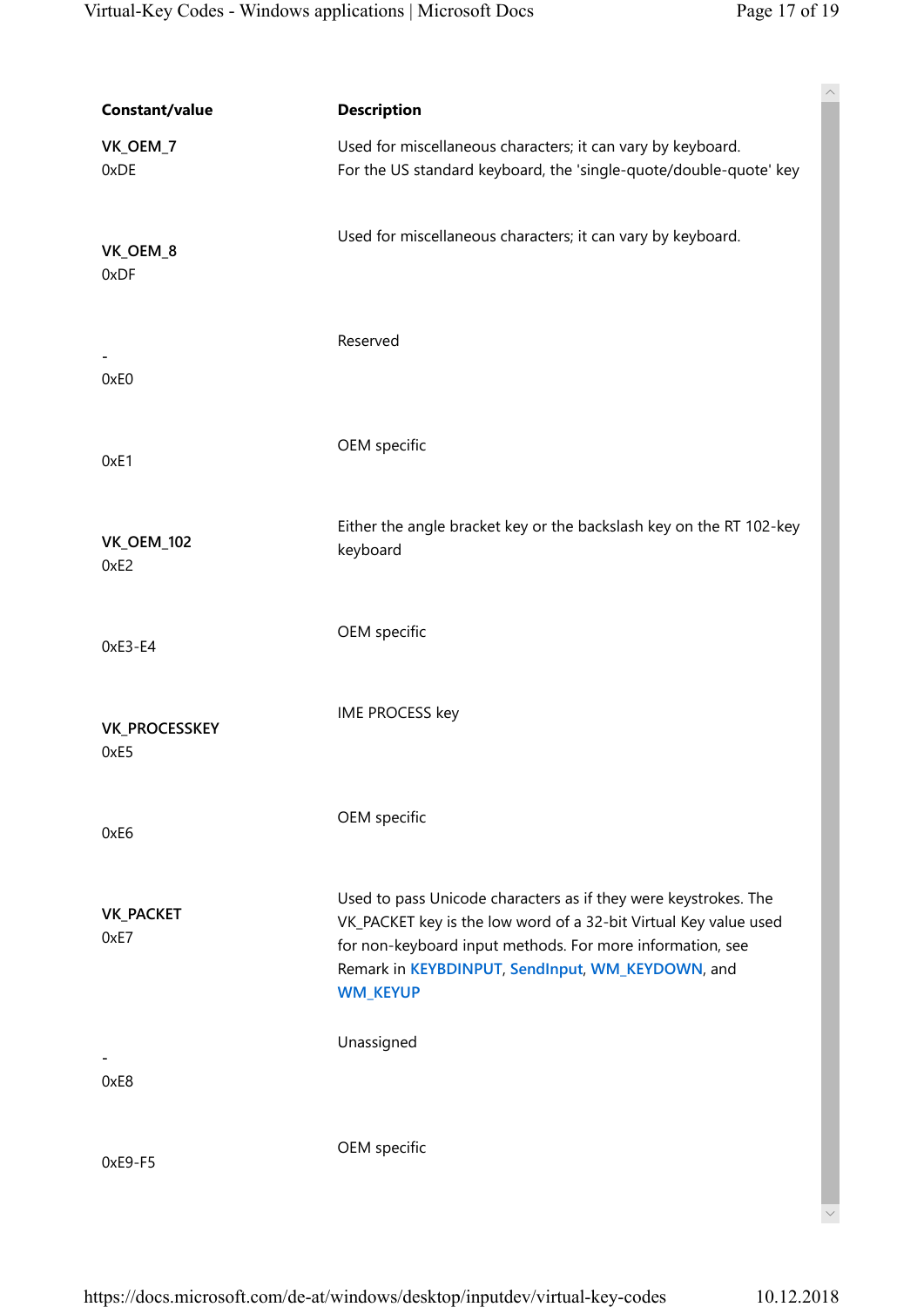| Constant/value           | <b>Description</b> |
|--------------------------|--------------------|
| <b>VK_ATTN</b><br>0xF6   | Attn key           |
| <b>VK_CRSEL</b><br>0xF7  | CrSel key          |
| VK_EXSEL<br>0xF8         | ExSel key          |
| <b>VK_EREOF</b><br>0xF9  | Erase EOF key      |
| <b>VK_PLAY</b><br>0xFA   | Play key           |
| VK_ZOOM<br>0xFB          | Zoom key           |
| <b>VK_NONAME</b><br>0xFC | Reserved           |
| VK_PA1<br>0xFD           | PA1 key            |
| VK_OEM_CLEAR<br>0xFE     | Clear key          |

## Requirements

Minimum supported client Windows 2000 Professional [desktop apps only]

 $\begin{array}{c} \begin{array}{c} \diagup \\ \diagdown \end{array} \end{array}$